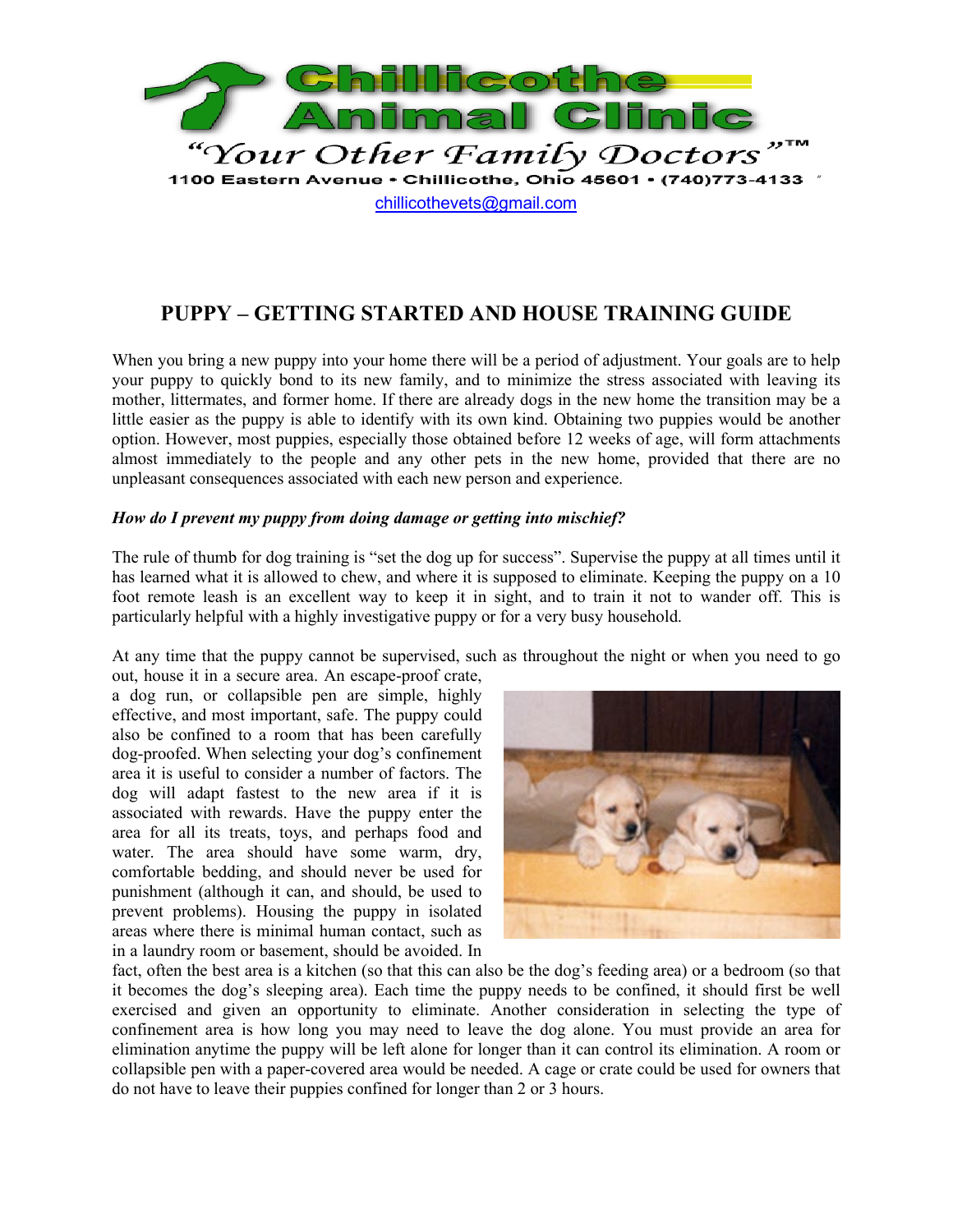## *What is the best way to punish my puppy for misbehavior?*

Every effort should be made to avoid punishment for new puppies as it is generally unnecessary and can lead to avoidance of family members, at a time when bonding and attachment is critical. By preventing problems through confinement or supervision, providing for all of the puppy's needs, and setting up the environment for success, little or no punishment should ever be required. If a reprimand is needed, a verbal "no" or a loud noise is usually sufficient to distract a puppy so that you can then redirect the puppy to the correct behavior. Puppies that are supervised with a remote leash can be immediately interrupted with a pull on the leash. (See our handout on 'Punishment' for further details).

### *How can I prevent problems?*

Supervise the puppy at all times that it is not confined to ensure that the puppy does not get itself into mischief, or cause damage to itself or the home. Leaving a remote leash attached is all that is usually needed to prevent or interrupt inappropriate behavior such as garbage raiding, chewing on household items, house-soiling, or wandering off into rooms or areas that are out of bounds. If the leash is attached to a head halter you can quickly correct other problems that might arise, such as nipping, play biting, and jumping up. When the puppy cannot be supervised, confinement (discussed above) will be necessary.



### *What must I do to provide for my puppy's needs?*

Chewing, play, exercise, exploration, feeding, social contact and elimination are basic requirements of all puppies. By providing appropriate outlets for each of these needs, few problems are likely to emerge. Puppies should be given chew toys that interest them and occupy their time. When supervised, the owner can allow the puppy to investigate and explore its new environment and can direct the puppy to the appropriate chew toys (and away from inappropriate areas). Play, exercise, affection, training, and handling must all be part of the daily routine. New tasks, new routines, new people and new forms of

handling can be associated with rewards to ensure success. And, of course, the puppy will need to be provided with an acceptable area for elimination, and will need guidance until it learns to use this area.

# *How do I house-train my puppy?*

All it requires are a few basic rules to house-train puppies within a few days. This does not mean that the puppy will be able to be trusted to wander throughout the home without eliminating. What the puppy should quickly learn is where it should eliminate, and the consequences of eliminating indoors when the owner is supervising.

**A.** Puppies have a strong urge to eliminate after sleeping, playing, feeding and drinking. Prepare to take your puppy to its selected elimination area within 30 minutes of each of these activities. In addition, although some puppies can control themselves through the entire night, most puppies need to eliminate every 3 to 4 hours during the daytime. With each passing month, you can expect your puppy to control itself a little longer between elimination times. The puppy should be taken to its elimination area, given a word or two of verbal encouragement (e.g. 'Hurry up') and as soon as elimination is completed, lavishly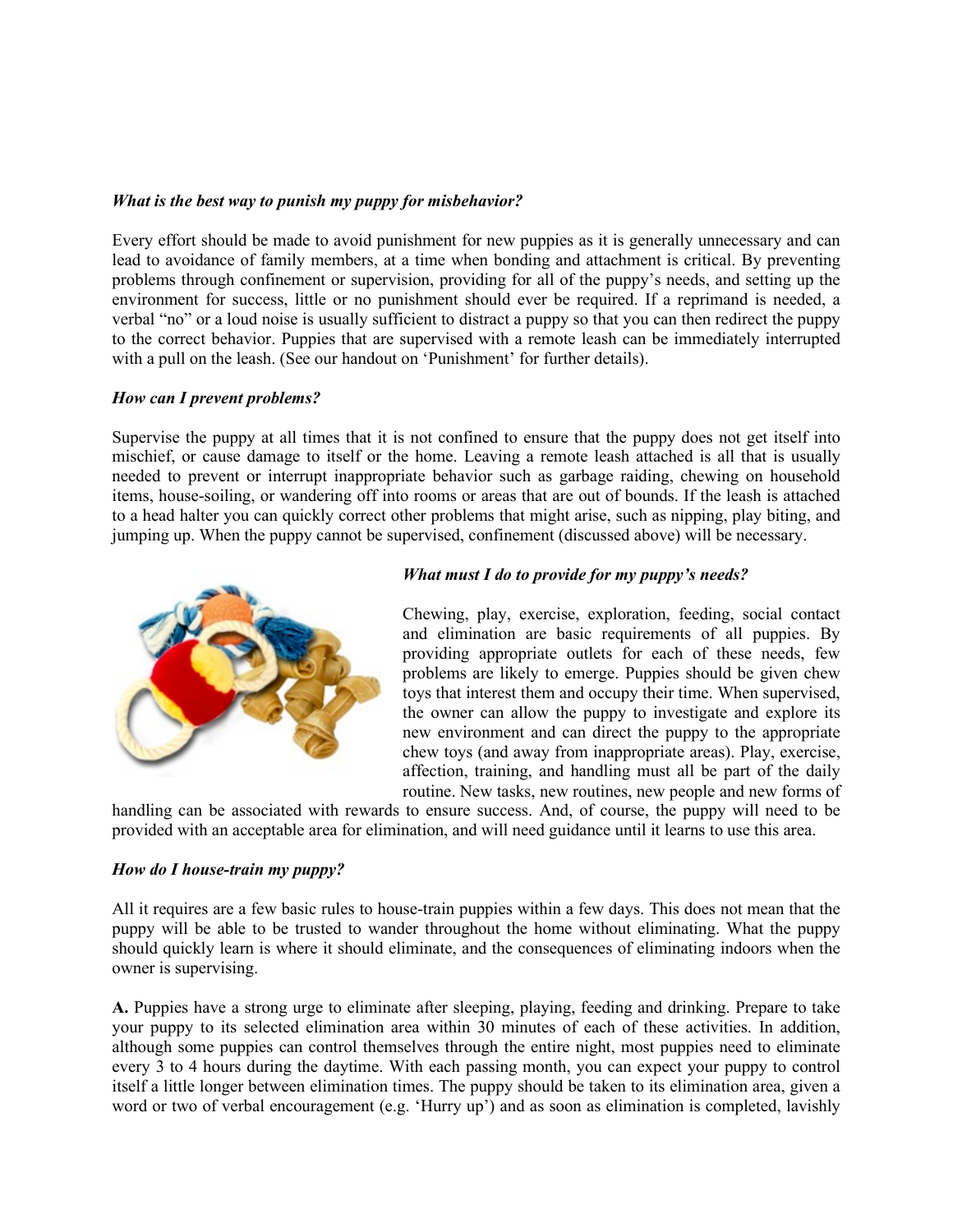praised and patted. A few tasty food treats can also be given the first few times the puppy eliminates in the right spot, and then intermittently thereafter. This teaches the puppy the proper place to eliminate, and that elimination in that location is associated with rewards. Some puppies may learn to eliminate when they hear the cue words ('Hurry up'). Always go outdoors with your puppy to ensure that it has eliminated and so that rewards can be given immediately upon completion, and not when the dog comes back indoors (too late!).

**B.** When indoors the puppy must be supervised so that you can see when it needs to eliminate and immediately take it outdoors to its elimination area. Should pre-elimination signs (circling, squatting, sneaking-off, heading to the door) occur, immediately take the dog to its elimination site, give the cue words, and reward the puppy for elimination. If the puppy begins to eliminate indoors, use a verbal reprimand or shake can, and immediately take the puppy outdoors to its proper site, so that it can complete the act. Rather than using punishment, it is best to always supervise your puppy. One of the best techniques is to leave a remote lead attached.

**C.** When you are not available to supervise, the puppy should be confined to its confinement area (see our handout on 'Housesafety and crate training'). Be certain that your puppy has had a chance to eliminate, and has had sufficient play and exercise before any lengthy confinement. If the area is small enough, such as a pen or crate, many puppies will have sufficient control to keep this area clean. This means that when you come to release the puppy from confinement, it must be taken directly to its elimination area. If the area is too large for the puppy to keep clean, or the puppy is left alone too long for it to control itself, the entire area, except for the puppies bed and feeding spot, should be covered with paper for elimination. Once the puppy starts to limit its elimination to some selected areas, unused areas of the paper can be taken up. For owners that intend to continue to use paper for training, even when home, the puppy should be supervised when released from confinement, and then returned to this area when pre-elimination signs are seen.



# *Why does my puppy refuse to eliminate in my presence, even when outdoors?*

Puppies that are not supervised and rewarded for outdoor elimination, but are constantly being disciplined and punished for indoor elimination, may soon begin to fear to eliminate in all locations in your presence. These puppies do not associate the punishment with indoor elimination; they associate the punishment with the presence of the owners.

#### *What do I do if I find some stool or urine in an inappropriate spot?*

There is no point in punishing or even pointing out the problem to the puppy. Only if the puppy is in the act of elimination will it understand the consequences (rewards or punishment). In fact, it is not the puppy that has erred, it is the owner who has erred by not properly supervising.

#### *How can I teach my puppy to signal that it needs to go out to eliminate?*

By regularly taking the dog outdoors, through the same door, to the same site, and providing rewards for proper elimination, the puppy should soon learn to head for the door each time it has to eliminate. If you recognize the signs of impending elimination and praise the puppy whenever it heads for the doorway, the